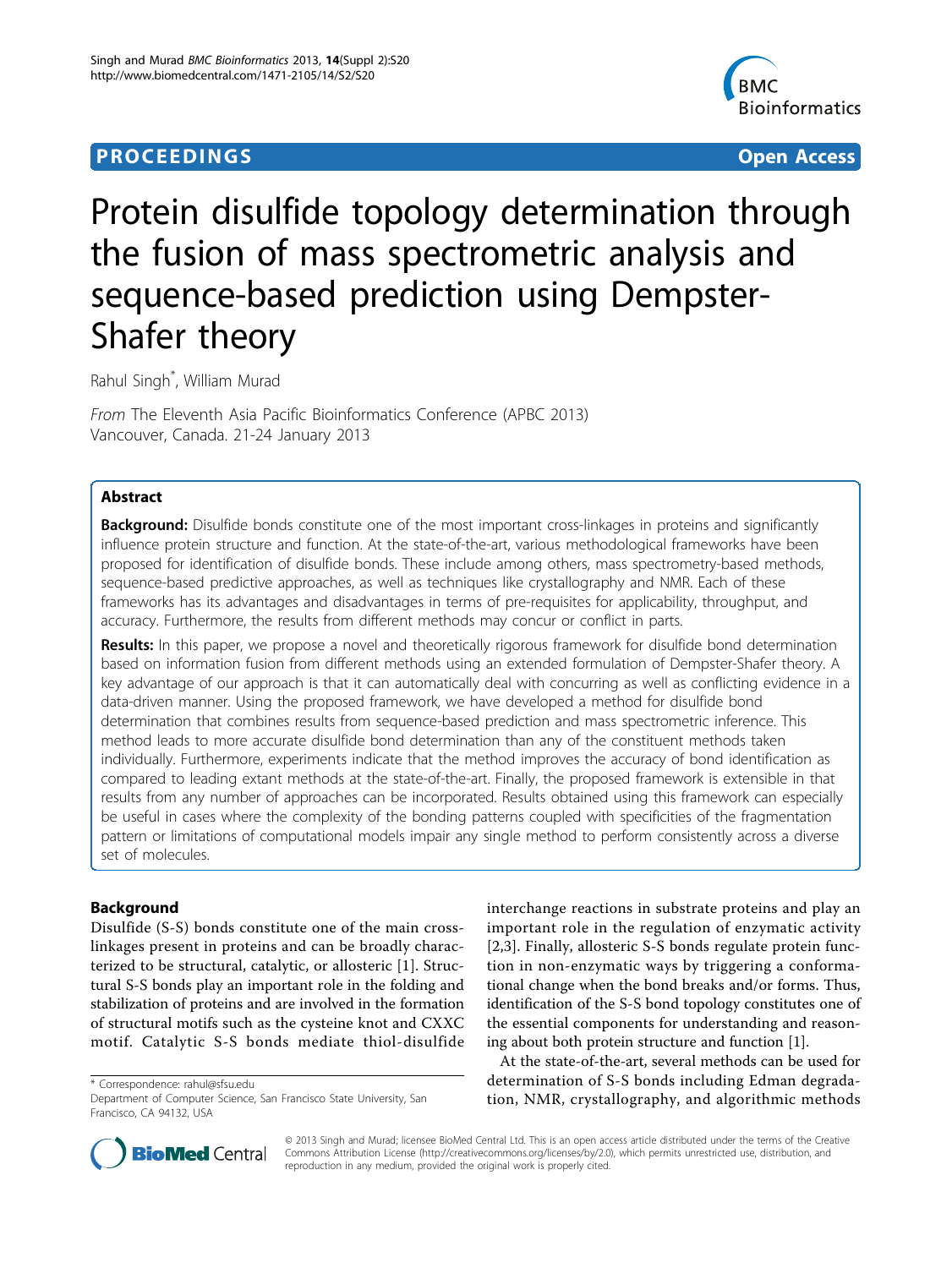that are either based on analysis using sequence information (hereafter termed sequence-based methods) or analysis of information from Mass Spectrometry (hereafter called MS-based methods). Recent introductions and reviews of these methods can be found in [[1,4](#page-12-0),[5\]](#page-12-0). It is important to note that each of the above class of methods has advantages as well as shortcomings. For instance, the use of Edman degradation can be limited due to requirements of ultra-pure samples. Similarly, NMR and crystallography, while highly accurate, require relatively large amounts (10 to 100 mg) of pure protein in a particular solution or crystalline state. Both these methods can also be limited by protein size, and are fundamentally lowthroughput.

Amongst approaches that involve algorithmic analysis, sequence-based methods utilize global features, such as the statistical frequency of amino acid residues [[6\]](#page-12-0) and cysteine state sequences [\[7\]](#page-12-0) or local features that encode the characteristics of the sequence environment around the cysteines [\[8,9](#page-12-0)]. The process of developing a model for determining the S-S connectivity from such features can be based on: (1) characteristics of nearest neighbour(s). Techniques in this category identify disulfide bonds based on the closest training sample(s) in the feature space [[10-12\]](#page-12-0). From a machine learning perspective, this class of methods constitutes examples of instance-based learning. (2) Supervised learning of the classification function. Methods in this class have employed approaches like neural networks, support vector machines, and logical regression [\[6,13-15](#page-12-0)]. (3) Methods based on physics-based modelling. This class of methods has primarily been based on modelling the problem as a graph, where cysteines constitute the vertices and the edges are weighted using some measure that is indicative of physical-chemical interactions, such as contact potential or evolutionary information [\[16,17\]](#page-12-0). Determining the disulfide connectivity is then cast as a graph-theoretic optimization problem.

An advantage of sequence-based methods is that once a model has been developed, its application does not require significant data preparation and can be run in highthroughput settings as it only requires the protein sequence information. A critical disadvantage however, lies in the fact that it may not always be possible to obtain an accurate mapping between local or global features and the presence of specific disulfide bonds. For supervised methods, difficulties can also arise if the test samples have high sequence homology with the training set but weaker structural homology.

MS-based methods [[18-21\]](#page-12-0) involve a combination of experimental and algorithmic processing and can be applied under conditions of either partial reduction or non-reduction of the protein. The basic idea behind MSbased methods lies in: (1) generating the theoretical spectra in terms of the fragmentation model used by a specific method and (2) matching the theoretical spectra to the experimental spectra obtained from the MS or MS/MS step. While MS-based methods are generally more accurate than sequence-based methods, as shown by the direct comparisons in [[22](#page-12-0)], they too have limitations. For instance, ambiguous results can occur under conditions of partial reduction if the S-S bonds have similar reduction rates. Under non-reduction conditions on the other hand, S-S bonds can be missed for molecules that have multiple S-S bonds or large number of cysteines [[21](#page-12-0)]. Furthermore, the fragmentation model used in the algorithms for interpreting MS-data can also have limitations; commonly used fragmentation models often consider only a small number of ion types to avoid a combinatorial explosion in the number of theoretical fragments that have to be generated and matched [\[19\]](#page-12-0). However, other ion types do occur and should ideally, be accounted for. Finally, under certain bond arrangements, the fragmentation process from mass spectrometry may itself lack sufficient information to identify specific bonds. This can happen for example when (1) the precursor ion fragmentation produces different fragments only at the outside boundaries of the intra-disulfide bond, (2) the presence of cross-linked or circular disulfide bonds prevent the fragmentation of precursor ions, or (3) the energy used to fragment complex molecules is not sufficient to break strong intra-chain and inter-chain bonds present in the molecules structure. All the above conditions can cause too few product ions to be generated.

An illustration of the variable success of established S-S bond detection methods as applied to a set of nine eukaryotic Glycosyltransferases is shown in Table [1](#page-2-0). While not exhaustive in terms of available methods, the table demonstrates that no single class of method performs accurately in all cases. For instance, the mass spectrometry-based method MassMatrix fails to identify the C24-C145 bond in the molecule C2GnT-I (Swiss-Prot:Q09324). This bond is found by both DISULFIND and DiANNA 1.1, which are sequence-based methods. However, as the reader can see, not all sequence-based methods find this bond. The table also highlights the fact that methods (and underlying models) which work well in some cases don't work equally well in others. For instance, DisLocate, which utilizes protein subcellular localization to determine the S-S bonds, can find only one bond. However, on the SPxx data sets [\[23](#page-12-0)], this method has been shown to outperform other sequence-based methods [[24](#page-12-0)].

Given the aforementioned context, we propose a novel theoretical framework, as well as a concrete method for S-S bond determination based on aggregation and fusion of evidence from different methods. This framework is based on the Dempster-Shafer theory of evidence combination. As part of our proposed method, we specifically focus on combining evidence from MS-based and sequence-based methods and show that this approach significantly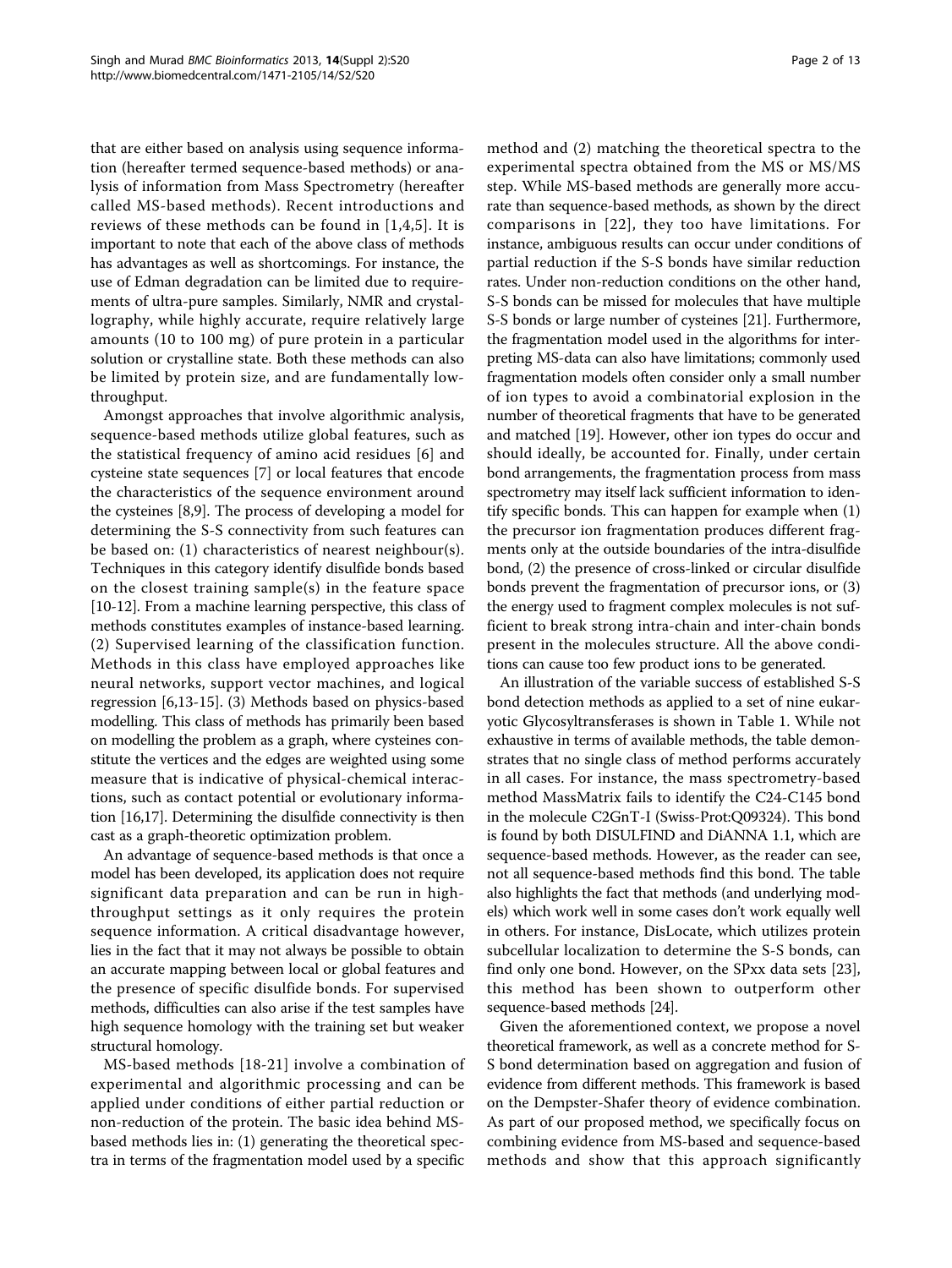| Swiss-Prot ID | Known S-S bonds | Methods that detected the bond    | Methodology                                            |
|---------------|-----------------|-----------------------------------|--------------------------------------------------------|
| Q92187        | 142-292         | MassMatrix                        | MS-based                                               |
|               | 156-356         | MassMatrix                        | MS-based                                               |
| P02754        | $82 - 176$      | MassMatrix, DisLocate, DiANNA 1.1 | MS-based, Sequence-based                               |
|               | $122 - 135$     |                                   |                                                        |
| Q11130        | 68-176          | MassMatrix, PreCys                | MS-based, Sequence-based (cysteine separation profile) |
|               | $211 - 214$     | MassMatrix, PreCys                | As above                                               |
|               | 318-321         | MassMatrix, PreCys                | As above                                               |
| P08037        | 134-176         | MassMatrix                        | MS-based                                               |
|               | 247-266         | MassMatrix                        | MS-based                                               |
| Q09324        | 59-413          |                                   |                                                        |
|               | 100-172         |                                   |                                                        |
|               | $151 - 199$     |                                   |                                                        |
|               | 372-381         |                                   |                                                        |
| P00698        | $24 - 145$      | DISULFIND, DIANNA 1.1             | Sequence-based                                         |
|               | $48 - 133$      | MassMatrix, DiANNA 1.1, DISULFIND | MS-based, Sequence-based                               |
| P21217        | 81-338          |                                   |                                                        |
|               | 91-341          |                                   |                                                        |

<span id="page-2-0"></span>Table 1 Results of S-S bond determination on a set of Glycosyltransferases using MS-based and sequence-based methods.

The molecules and their Swiss-Prot ID are: ST8Sia IV [Swiss-Prot:Q92187], Beta-lactoglobulin [Swiss-Prot:P02754], FucT VII [Swiss-Prot:Q11130], C2GnT-I [Swiss-Prot: Q09324], Lysozyme [Swiss-Prot:P00698], FT III [Swiss-Prot:P21217], b1-4GalT [Swiss-Prot:P08037], Aldolase [Swiss-Prot:P00883], and Aspa [Swiss-Prot:Q9R1T5]. The methods investigated include MassMatrix [\[21](#page-12-0)], DisLocate [\[24\]](#page-12-0), DISULFIND [\[14](#page-12-0)], PreCys [[4](#page-12-0)], and DiANNA 1.1 [\[17\]](#page-12-0).

improves upon each of its constituents, in terms of the ability to detect S-S bonds.

## Problem formulation, challenges and requirements for method design

Consider a protein P with n cysteines  $C_{\nu}$  ...  $C_{n}$ . Let the amino acids in the sequence of  $P$  be numbered from the N-terminus to the C-terminus. Now, let  $\Psi = {\psi_1, \psi_2, ...,}$  $\psi_{\rm m}$  be a set of *m* disulfide bond determination techniques, each of which takes as an input some information about P and provides as its output the S-S connectivity of P. For instance,  $\psi_1$  could be a MS-based method,  $\psi_2$  could be a sequence-based method that uses local descriptors, and so on. Let also each method  $\psi_k$  assign some form of a confidence score  $\sigma_k(i, j)$  to each cysteine pair  $(C_i, C_j)$  that forms<br>a S-S bond. This score would reflect the balance of evia S-S bond. This score would reflect the balance of evidence, as determined by  $\psi_k$  based on which  $(C_i, C_j)$  was determined to participate in the S-S bond. Without loss of generality, we shall assume this confidence score to be normalized in the interval [0 1]. We shall further denote the S-S connectivity of P obtained from method  $\psi_k$  as the set  $D_k$ , each element of which is a triplet containing the pairs of bonded cysteine residues along with the corresponding confidence score. That is:

$$
D_k = \{ (C_i, C_j, \sigma_k(i,j)), \dots (C_k, C_l, \sigma_k(k,l)) \} \qquad (1)
$$

It follows from the discussion in the previous section, that for a protein P, the S-S connectivity  $D_1$ ,  $D_2$ , ...  $D_k$ obtained using the corresponding methods  $\psi_1$ ,  $\psi_2$ , ...,  $\psi_m$ ,

will in general, not be identical. Our goal is to develop an information fusion-based method  $N$  that appropriately combines the connectivity evidence from the methods comprising Ψ. Symbolically, we shall denote the combination of evidence from different sources hereafter as:

$$
\mathcal{N} = \psi_1 \oplus \psi_2 \oplus \bullet \bullet \bullet \oplus \psi_k \tag{2}
$$

From an epistemological perspective, information or evidence from different methods can be: (1) consonant, that is, the evidence can be represented as a hierarchy, where the elements (S-S bonds) of the smallest set are included in the next larger set and so on. Such a situation can occur, for instance, if information is refined across methods. (2) Consistent, here there is one (or more) element(s) that is common to all sets. (3) Arbitrary, here some sets may have elements in common but no element is common to all sets. (4) *Disjoint*, there are no common elements for any pair of subsets.

Each of the aforementioned types of evidence has implications for a method that seeks to combine them. In the case of consonant evidence, there is agreement on the smallest set of evidence. However, there can be conflict between the additional evidence present in any given set with respect to its subset. Consistent evidence implies that there is agreement on at least one set of bonds. With arbitrary evidence, there is some agreement amongst some methods but there is no consensus amongst all methods on a specific S-S bond. Finally, in the case of disjoint evidence, each of the methods provides conflicting bond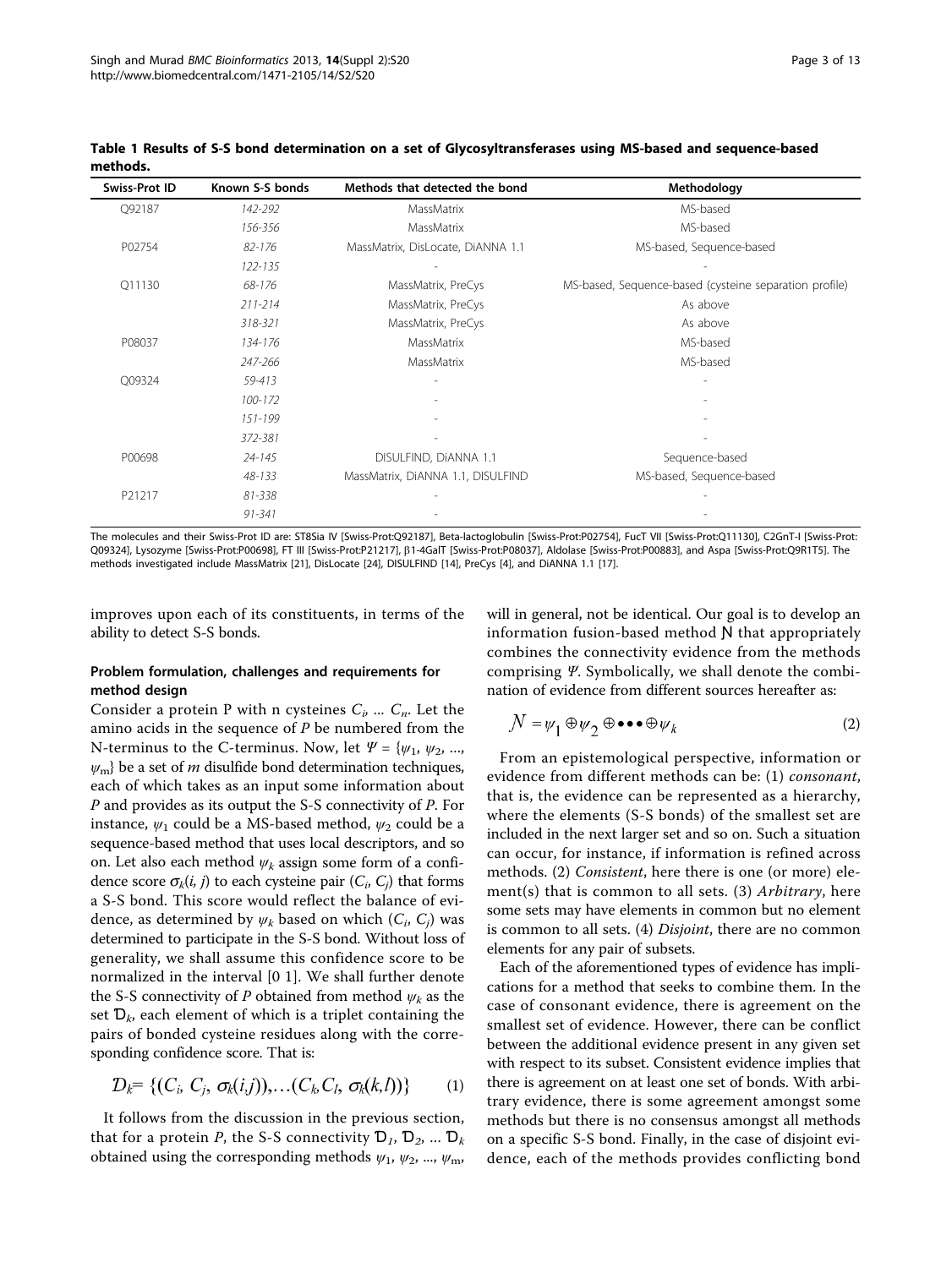topologies. In combining the evidence from different methods, our method  $N$  needs to have the following characteristics:

• The method should not require information about the probability distribution functions of the various sources of information.

• It should be able to quantify the agreement and the conflict amongst the methods.

• It should be able to use methods with potentially high amounts of conflict.

• The results from N should be independent of the order in which the evidence is presented. This would allow us to update the results as new evidence (methods) becomes available.

• The method should be able to incorporate external information (such as input from an expert) on the relative reliability of the S-S bond determination methods.

#### Methods

#### Dempster-Shafer theory of evidence

Dempster-Shafer Theory (DST) is a mathematical theory of evidence, which in finite discrete spaces, can be treated as a generalization of probability theory. One of the most important features of DST is that it can be used to combine information from multiple sources under conditions of epistemic uncertainty. Specifically, for our problem, DST can provide the theoretical underpinnings for a method which has to deal with information about S-S bonds from different methods that may be consonant, consistent, arbitrary, or disjoint. In the following we briefly introduce the relevant concepts of DST before describing our approach based on its extension. For details of DST, the interested reader is referred to [[25](#page-12-0),[26](#page-12-0)].

In DST, a frame of discernment  $\theta$  consists of a set of primitive hypotheses or decisions. The frame  $\theta$  must be exhaustive, containing all possible primitive hypotheses (singletons) and have mutually exclusive elements. For example, for a molecule P with n cysteines,  $\theta$  would be the set of all  $n(n-1)/2$  pairs of cysteines, corresponding to all the possible S-S bonds. The basic belief assignment function (also called mass function)  $m$ , assigns a measure of belief to a decision. Specifically, m assigns to each subset of  $\theta$  a number in the range [0 1]. Thus,  $m:2^{\theta} \rightarrow [0 \; 1]$ . Further, *m* also conforms to the properties enumerated in Eq.  $(3)$  - Eq. $(5)$ 

$$
m(\phi) = 0 \tag{3}
$$

$$
m(A) \geq 0, \ A \in 2^{\theta} \tag{4}
$$

$$
\sum_{A \in 2^{\theta}} m(A) = 1 \tag{5}
$$

Based on the above constructs and properties, the key distinctions between DST and probability theory can be made: first, probability distribution functions are defined on  $\theta$ , while in DST, the assignment function is defined on the power set:  $2^{\theta}$ . Second, given Eq.(5), the belief not assigned to any subset of  $2^{\theta}$  is assigned to the environment. Third, it is not required that  $m(A) \le m(B)$ , if  $A \subset$ B. Finally,  $m(A)$  and  $m(\overline{A})$  are not required to be related. That is, knowledge of an event does not require knowledge of its complement. By applying the assignment function, several evidential functions can be constructed. Two commonly used evidential functions in DST are belief and  $plausibility$ . For a given decision  $A$ , the belief of A, denoted as  $\beta(A)$ , is the measure of how much the information given by a source supports a specific element to be the correct answer. Thus,  $\hat{\beta}(A)$ :  $2^{\theta} \rightarrow [0 \ 1]$  and  $\beta(A)$ <br>is defined as shown in Eq. (6). Correspondingly, the planis defined as shown in Eq.(6). Correspondingly, the plausibility of  $A$ ,  $P(A)$  measures how much the information from a source does not contradict a hypothesis. Thus, P  $(A)$ :  $2^{\theta} \rightarrow [0 \ 1]$  and its definition is given in Eq. (7). It may be noted that these two measures are non-additive. That be noted that these two measures are non-additive. That is, the sum of all the belief measures (plausibility measures) is not required to be 1. The belief interval of A is given by  $\lceil \mathcal{B}(A) \, \mathbf{P}(A) \rceil$  and gives the evidential interval range representing the uncertainty associated with the decision A. This interval is often interpreted to be the range within which one can believe in the decision A without severe errors [[27\]](#page-12-0).

$$
B(A) = \sum_{B \subseteq A} m(B) \tag{6}
$$

$$
P(A) = \sum_{B \cap A \neq \{\}} m(B) \tag{7}
$$

## Evidence combination and extension of DST

The classical method for combining independent evidence from different sources is the Dempster rule. Let  $N_{12}^{Dempster}$  be the result of combining the decisions from two methods  $\psi_1$  and  $\psi_2$  using the Dempster rule:

$$
N_{12}^{Dempster}(A) = \psi_1 \oplus \psi_2 = \frac{\sum m_1(B) \times m_2(C)}{\sum m_1(B) \times m_2(C)}
$$
 (8)

Note that the Dempster rule is commutative, associative, and non-idempotent. It is advantageous to think of the denominator in terms of a normalization factor  $X =$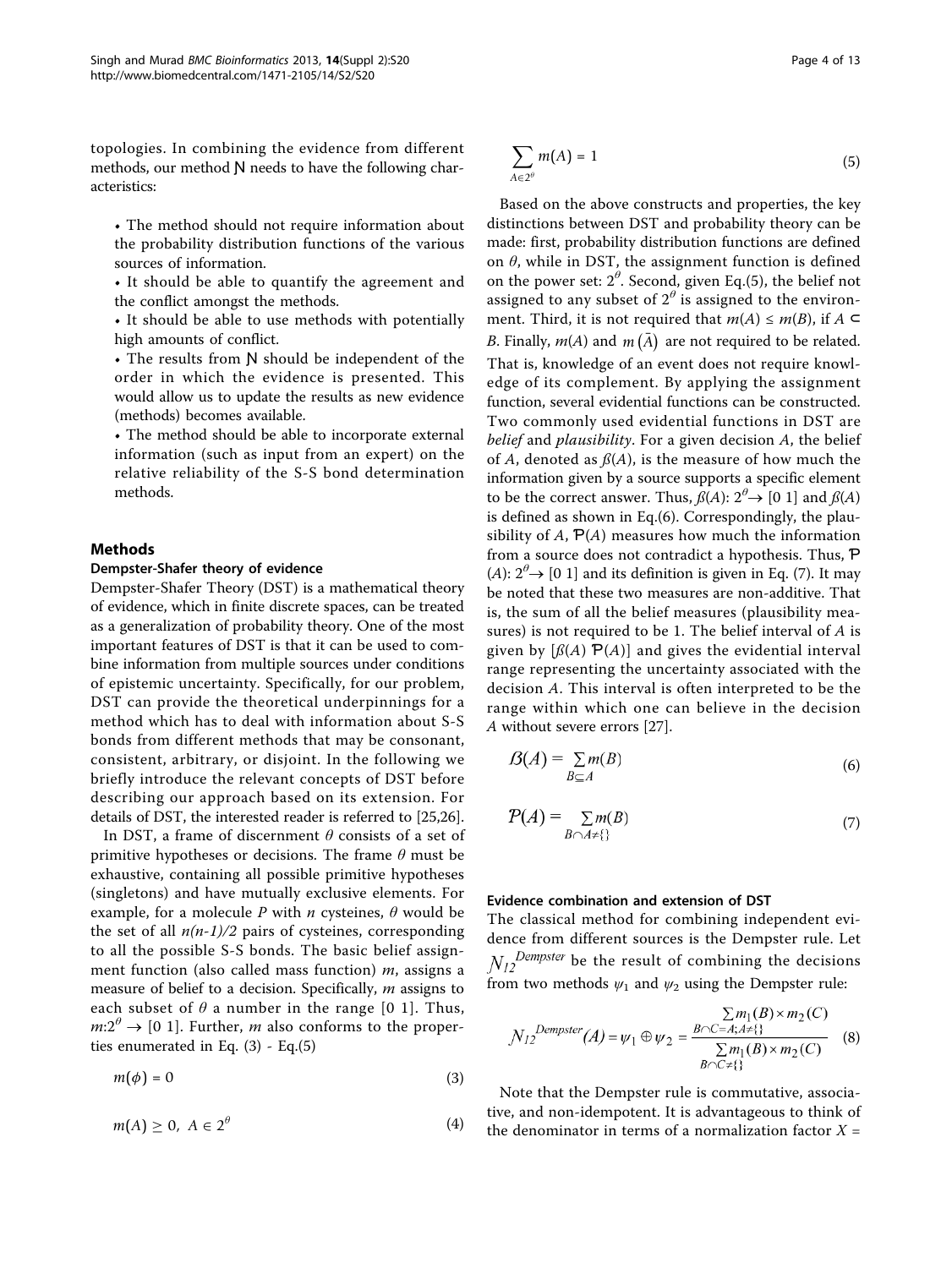$1/k$ , where k equals the denominator in Eq. (8). The quantity  $log(X)$  is termed the weight of conflict. If there is no conflict between the evidences, the sum of their beliefs equals 1 and the weight of the conflict equals zero. Conversely, if the evidence is disjoint, then the weight of the conflict becomes infinitely large. The Dempster rule can lead to non-intuitive answers in cases where multiple methods have high confidence in disjoint decisions and agree on some decision with low confidence. In such cases, the Dempster rule assigns high belief to the common decision, even though none of the constituent methods had high confidence in it. This effect is illustrated in Example 1.

Example 1: Consider the pancreatic trypsin inhibitor protein (PDB:1G6X). The A chain of 1G6X is of length 58 and consists of six cysteines occurring at residue positions 5, 14, 31, 38, 51, and 55, respectively along with three S-S bonds: C5-C55, C14-C38, and C31-C51. For this protein, the set of primitive hypotheses  $\theta$  = {C5-C14, C5-C31, C5-C38, C5-C51, . . . C31-C38, C31- C51, C-38-C51}. Consider now two hypothetical S-S bond determination methods, M1 and M2, which output the S-S bonds along with a corresponding belief (or confidence) value. For 1G6X, let the two methods provide the following results (we only show the bonds with non-zero belief scores):  $MI(C5-C55) = 0.99$ ,  $MI(C14 (C38) = 0.91, M1(C31-C51) = 0.86, M1(C14-C31) = 0.01,$  $M2(C5-C38) = 0.91, M2(C51, C55) = 0.89,$  and  $M2(C14-C3)$  $C31$ ) = 0.01. Consider now the set of results (bonds) from M1 and M2. As can be seen, the two methods have high belief in elements that are disjoint between them and a low degree of belief in one common element, namely the bond C14-C31. Applying the Dempster rule, we find  $m_{12}(C14-C31) = \beta_{12}(C14-C31) = 1.0$ and the belief for all the other bonds to be zero. This counter-intuitive result occurs because the denominator in Eq. (8) attributes any mass associated with conflict to the null set. Consequently, the entire probability is assigned to the only common element, even if both the methods have very low belief in this element.

Different methods, which have been proposed for evidence combination, extend DST by using alternatives to Eq. (8), so as to deal with the above conundrum. In this work, we explore the use of three such alternatives. For notational simplicity, we shall describe these rules by considering the combination of two methods (extensions for larger number of methods is straightforward). The first of these alternate rules for evidence combination is called the Yager rule [\[28\]](#page-12-0):

$$
N_{12}^{Yager}(A) = \sum_{B \cap C = A} m_1(B) \times m_2(C) \tag{9}
$$

In this rule,  $A$  is the intersection of subsets  $B$  and  $C$  of the power set  $2^{\theta}$ . The fundamental difference between the Dempster rule and the Yager rule is that the latter does not normalize out the conflict of evidence. Rather, the belief associated with the conflict is attributed to the universal set and enlarges the degree of ignorance.

The second rule is based on the work of Campos and Cavalcante [[27\]](#page-12-0), which we shall abbreviate as the Campos-rule (see Eq. (10)). The idea underlying this rule is to de-rate the beliefs based on the conflict between the evidences and assign the remaining belief to the environment rather than assigning it to the common hypothesis as is done in the Dempster rule.

$$
N_{12}^{Campos}(A) = \frac{X \times \sum m_1(B)m_2(C)}{B \cap C = A, A \neq \{\}}}, \forall A \subset \theta \quad (10)
$$
  

$$
\frac{1 + \log(\frac{1}{k})}{1 + \log(\frac{1}{k})}, \forall A \subset \theta
$$

In Eq. (10),  $X = 1/k$ , where k is the denominator of the Dempster rule. Effectively, in the Campos rule, the orthogonal sum of the Dempster rule is divided by (1  $+log(X)$ , where  $log(X)$  is the weight of the conflict between the sources.

The final rule we consider is the discount-and-combine rule proposed by Shafer [[25\]](#page-12-0). Hereafter, we shall call this the Shafer rule. The idea of this rule is to apply a discounting function to each specific belief and then combine by averaging as shown in Eq. (11).

$$
N_{12}^{Shafer}(A) = ((1 - \alpha_1)m_1(A) + (1 - \alpha_2)m_2(A))/2 \quad (11)
$$

In the above equation,  $0 \leq \alpha_i \leq 1$  and *i* is an index for a discount function corresponding to the method  $\psi_i$ . One of the important result of our research, as we shall show later, is that it is possible to analyze the mass of the precursor ions from tandem mass spectrometry and appropriately discount the belief associated with the corresponding S-S bond in a data-driven manner.

#### Constituent methods

The DST-based framework for information fusion can be used with any number and type of S-S bond determination techniques. In this research, we used three independent methods to determine the S-S connectivity of a protein prior to combining the evidence from them. Of the three methods, two were sequence-based and one involved tandem mass spectrometry. The sequence-based methods included a SVM-based predictor that determined S-S bonds by individually considering each cysteine pair, and a cysteine-separation profile (CSP)-based method. For mass spectrometry data, we used a method developed earlier by us called MS2DB+. In the following, we briefly describe each of these three techniques.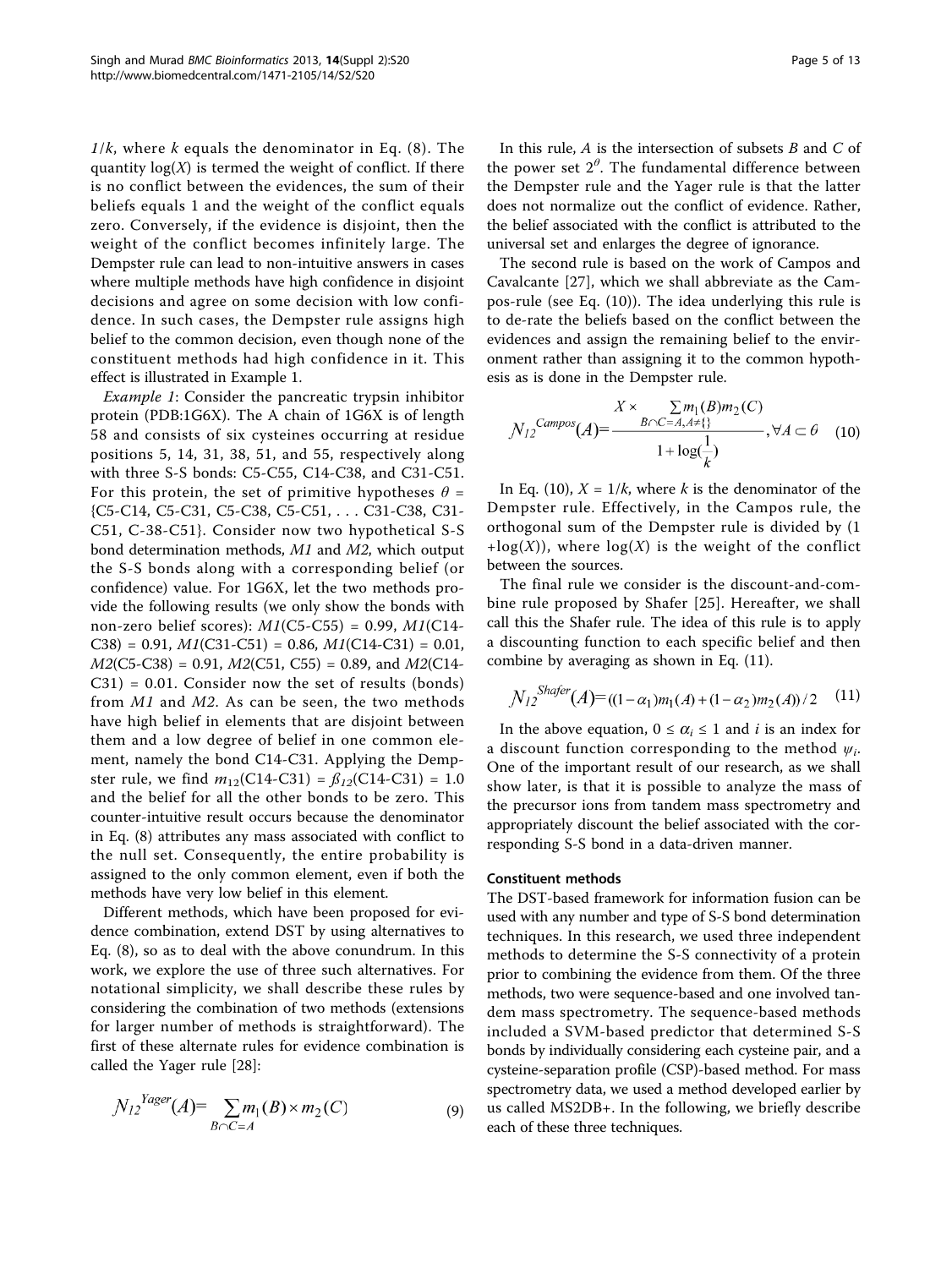The SVM-based pair-wise predictor used by us is based on [\[29](#page-12-0)]. In our implementation of this method, two windows, each of size 13, were centered on each pair of cysteines (which may or may not have been disulfide linked) to generate features that captured the respective local environments. Each residue  $y$  in the window was encoded by a 20-element bit-vector  $V_y = \{x_1, x_2, x_3, \ldots\}$  $x_{19}$ ,  $x_{20}$ , where each bit  $x_i$  was set to 1 if the corresponding amino acid was present. Additionally, the distance between pairs of cysteines, denoted as  $d_{SS}$  was used as a feature. Thus each cysteine-pair was represented by a vector containing 521 features (2 cysteines  $\times$  13 residues  $\times$  20 elements + 1  $d_{SS}$ ). Finally, a SVM classifier was trained to predict S-S bonds based on the above descriptors. For our investigations, an SVM with RBF-kernel was trained using LIBSVM [[30](#page-12-0)]. To construct the training data, a set of manually annotated S-S bonded proteins was extracted from the SWISS-PROT SP43 dataset [[31](#page-12-0)]. Following [[16\]](#page-12-0), a filtering procedure was applied to ensure only high quality and experimentally verified S-S bonds were included. The filtering criteria were as follows: (1) only the sequences in the PDB were considered, (2) sequences with S-S bonds annotated as "probable", "potential" or "by similarity" were excluded, and (3) protein sequences with more than five disulfide bonds were also excluded. The filtered dataset contained 439 proteins. The belief score  $\sigma_{SVM}$  for each predicted S-S bond was calculated as shown in Eq. (12) by following [[32](#page-12-0)]. In Eq. (12), A and B denote the model parameter settings and f denotes the estimate of the decision function. The optimal values for A and B were determined by regularized maximum likelihood estimation following [\[32](#page-12-0)].

$$
\sigma_{\text{SVM}} = 1/1 + e^{Af+B} \tag{12}
$$

The second method used by us involved S-S connectivity prediction by matching cysteine separation profiles (CSPs). The idea of CSP was proposed in [[12\]](#page-12-0) and is based on the observation that proteins with similar disulfide bonding patterns share similar folds. Consequently, the separation between oxidized cysteine residues (CSP) can be used for determining disulfide connectivity. Given a protein P with  $2n$  cysteine residues  $C_1$ ,  $C_2$ ,  $C_{2n}$ , its cysteine separation profile is defined as:

$$
CSP(P) = (C_2 - C_1, C_3 - C_2, \dots C_{2n} - C_{2n-1})
$$
\n(13)

Further, the divergence  $D$  between two CSPs is defined in Eq. (14), where  $s_i^X$  and  $s_i^Y$  are the *i*th separations for  $CSPs$  of two different proteins  $X$  and  $Y$ . The S-S connectivity of a protein  $P$  is inferred by comparing the CSP of P against a database from proteins with manually annotated disulfide bonds (in our work a database of 439 proteins, filtered from the SwissProt SP43 dataset, was used). Specifically, the disulfide connectivity of  $P$  is predicted to be same as that of a database protein having the most similar cysteine separation profile. In spite of its conceptual simplicity, the above idea has been found to perform well in practice [[12](#page-12-0)]. In our adaptation of this method, the belief score for a bond was defined to be inversely proportional to the divergence (Eq. (15)).

$$
D = \sum_{i} |s_i^X - s_i^Y| \tag{14}
$$

$$
\sigma_{CSP} = (1 + \log_{10}(1 + \frac{D}{10}))^{-2}
$$
 (15)

As the third method, we used a tandem mass spectrometry-based approach called MS2DB+, which was proposed by us in [[19](#page-12-0)]. This method employs an expanded fragmentation model that considers multiple ion-types  $(a, a_o, a^*, b, b^o, b^*, c, x, y, y^o, y^*, \text{ and } z)$ . To manage the exponential growth of the search space due to the consideration of so many ion types (note that most MS/MS based methods tend to account for  $b/y$  ions only), MS2DB+ utilizes an efficient approximation algorithm for matching the experimental and theoretical spectra. Specifically, after filtering the theoretical S-S bonds by using the precursor ion mass as a threshold, the method identifies from among the remaining disulfide-bonded peptide fragments, those with mass close to the given experimental spectra. This problem can be thought of as the subset-sum problem, where the goal is to determine the pair  $(S, t)$ , where S corresponds to the set of disulfide-bonded peptide fragments and  $t$  corresponds to the targeted mass value from the experimental spectra. Next, a near optimal solution is found using an approximation algorithm which trims as many elements as possible from the search space based on a data-derived trimming parameter  $\varepsilon$ . For the search space DMS consisting of the set of mass values corresponding to every possible disulfide bonded peptide structure for the protein, the trimming process removes as many elements as possible to create the trimmed set  $DMS^*$ , such that for every element  $DMS_i$ removed from DMS, there remains an element *DMS*∗ *<sup>i</sup>* ∈ *DMS*<sup>∗</sup> which is "close" in terms of its mass to the deleted element  $DMS_i$ :

$$
(DMSi/1 + \varepsilon) \leq DMSi \leq DMSi
$$
 (16)

Each match found is further validated in a confirmatory phase to eliminate any correspondences due to chance and obtain a "local" (bond-level) view of the possible disulfide connectivity. This local information is next integrated to obtain a globally consistent view. Specifically, the location of the putative disulfide bonds is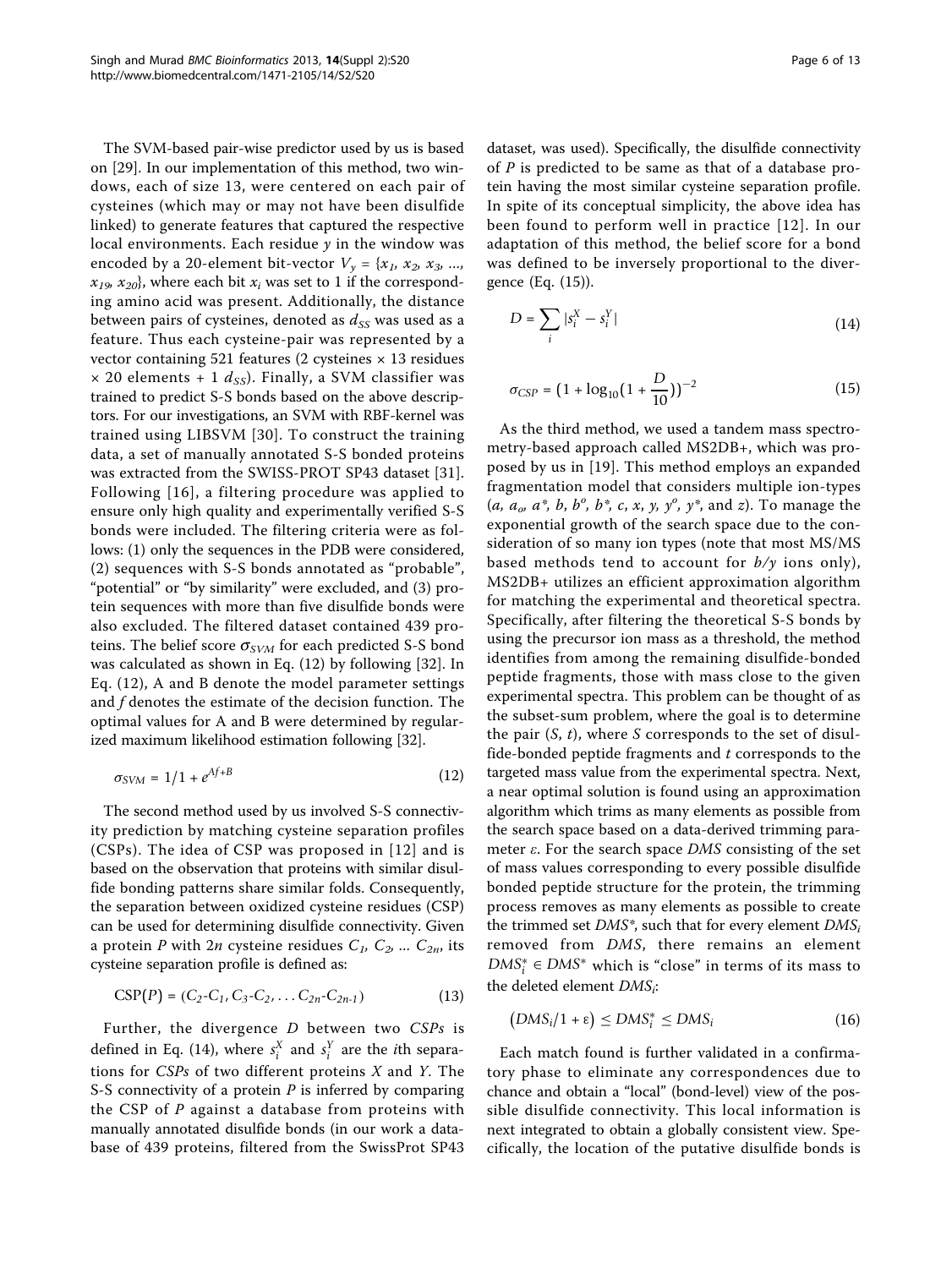modelled by edges in an undirected graph  $G$  (V, E), where the set of vertices V corresponds to the set of cysteines. To each edge, a match score representing the combined importance of each single peak match within the two spectra is assigned and each specific peak match is weighted according to its intensity. The match score is given by:

$$
V_S = \left(\sum_{i=1}^n (VM_i \times I_N) / \sum_{i=1}^n (TMS_i \times I_N) \right) \times 100 \quad (17)
$$

In Eq. (17), the numerator corresponds to the sum of each validation match for a S-S bond multiplied by the matched MS/MS fragment normalized intensity value  $(I_N)$ . Here,  $VM_i$  is a binary value which is set to 1 if a confirmatory match is found for fragment i. Similarly, the denominator contains the sum of each experimental MS/ MS fragment ion from TMS multiplied by  $I_N$ . Here, TMS<sub>i</sub> is a binary variable which indicates the presence of a fragment  $i$  in the MS/MS spectrum. Finally, the globally consistent bond topology is found by solving the maximum weight matching problem for the graph G. In addition to the empirical match score of Eq. (17), a probability based scoring model proposed in [[21\]](#page-12-0) is also implemented. This model provides two scores called  $pp$  and  $pp_2$ . The pp score helps to evaluate whether the number of confirmed matches could be random. The  $pp_2$  score evaluates whether the total abundance (intensity) of the confirmed matches could be random. We use the  $pp$ score to represent the belief score for a bond as shown in Eq. (18).

$$
pp = -\log\left(\sum_{x=n_{match}}^n \frac{n!}{x!(n-x)!} p_2^x (1-p_2)^{n-x}\right) (18)
$$

$$
p_2 = \frac{2m \times VM_{TH}}{r}
$$
 (19)

In Eq. (18),  $n_{match}$  represents each confirmatory match found between a product ion and a theoretical fragment ion and  $p_2$  denotes the probability that a product ion randomly matches any of the fragment ions in the theoretical spectrum. Eq. (19) is used for calculating the value of  $p_2$ . In it, *m* denotes the product ion mass value;  $VM_{TH}$ indicates the confirmatory match threshold, and r denotes the spectrum (mass) detection range.

#### Assignment of belief to subsets of putative bonds

If a method outputs  $|\theta|$  primitive hypotheses, then its power set will contain  $2^{\theta}$  subsets. For a given method, let  $\sigma_i$  be the confidence score calculated for a primitive disulfide bond in a subset *j* and let  $m(j)$  be the belief assignment function for a subset  $j$  of the power set. Our goal is to design the function  $m$  which will assign a measure of belief to a set of bonds based on the belief scores for each individual bond in this set. Towards this, we note that the elements in the power set  $2^{\theta}$  can be grouped into two categories: inconsistent and consistent. The former category contains subsets of the power set containing S-S bonds that share a cysteine. Consequently for an inconsistent subset *j*, the  $m(j)$  value should be assigned to zero. Alternatively, if a subset contains a single S-S bond, the definition of the assignment function is trivial and equals the belief associated with that bond. The challenge arises when the belief values  $m(j)$  need to be calculated for the consistent subsets of the power set containing more than one disulfide bond.

Our design of the function  $m$  is guided by the postulate that the extreme belief score values, that is, zero or very high belief scores, should contribute to the final  $m(i)$ score in higher significant manners than close-to-average scores. The rationale behind this postulate is that most S-S bond determination methods assign extreme belief scores on a putative bond *only* when the corresponding outcome has a high degree of certainty based on their underlying model. Of course, the underlying model could itself be incorrect. In such situations, the inconsistency in the results is dealt with at the level of evidence combination as described earlier in the section Evidence combination and extensions of DST.

The belief assignment function  $m(j)$  proposed by us is shown in Eq. (20). Here, j denotes a subset of the power set  $2^{\theta}$  and *k* denotes the different probability scores assigned to the subset *j*. The value of  $\gamma$  is defined as in Eq. (21).

$$
m(j) = \max\{(\sum_{i=1}^{k} (2^{\sigma i + \gamma} - 1)/k), 0\}
$$
 (20)

$$
\gamma = \left\{ \begin{array}{l} -1 \times \sum_{i=1}^{k} \sigma_i / 2k, \text{ if } \sigma_i = 0 \\ \sum_{i=1}^{k} \sigma_i / 4k, \text{ if } \sigma_i > 0 \end{array} \right\} \tag{21}
$$

In Eq. (20), note that the selection of the maximum confidence belief value between  $m(j)$  and zero prevents negative belief assignments. The addition of factor  $\gamma$  in the equation appropriately accounts for the zero/high confidence scores. Finally, both low scores and close-to-average scores are only slightly modified.

#### Discounting uncertain evidence

In general, the performance of different S-S bond determination techniques tends to differ. For example, MS-based methods tend to identify S-S bonds more accurately as compared to sequence-based methods, unless the fragmentation process does not provide sufficient information. Within sequence-based approaches, such distinctions can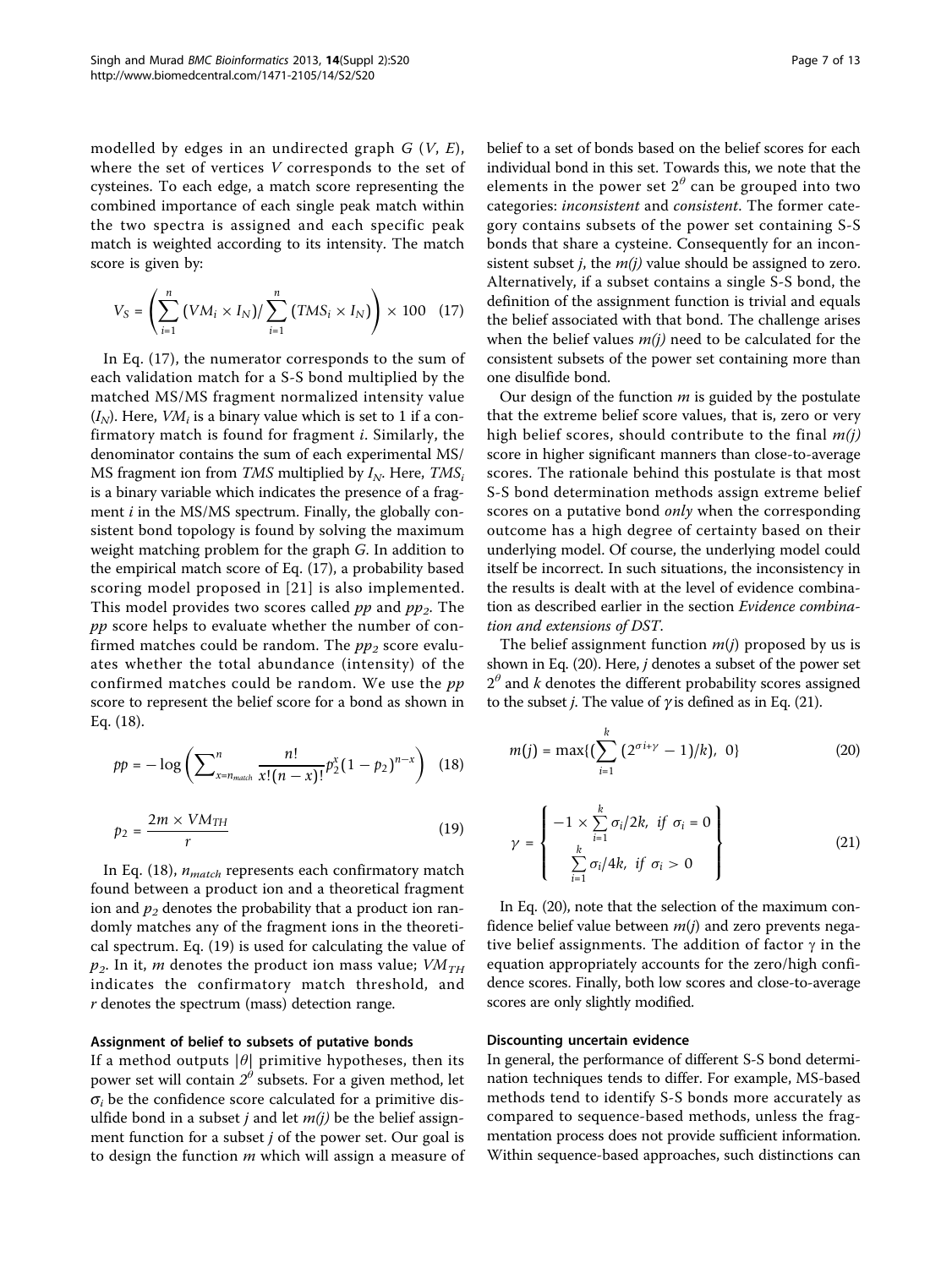also be found. In our investigations, for instance, the CSPbased approach correctly determined only 8 out of 17 disulfide bonds (47% sensitivity). Thus, the ability to appropriately discount uncertain evidence from methods can help in improving the accuracy of results. Furthermore, by using the Shafer-rule (Eq. (11)) we can directly utilize the results of the discounting process during evidence combination. In this section, we present a data-driven approach for discounting evidence for MS-based methods. We also discuss empirical strategies for discounting evidence for the SVM- and CSP-based methods used by us.

The accuracy of S-S bond determination using MSbased methods suffers if the precursor ions are large (typically when the mass of the precursor ion is greater than 4000 Da), due to the difficulty in fragmenting large ions. We use this observation to design a function for discounting the evidence from MS-based methods in a data driven manner. In our approach, the weight of each belief score is initially set to the maximum value of 1. That is, there is no discounting to begin with. Subsequently, this weight may be decreased using two data-driven parameters  $\alpha_{mass}$  and  $\alpha_{\text{pp}}$ . The value of  $\alpha_{\text{mass}}$  depends on the size of the precursor ion matched while that of  $\alpha_{pp}$  depends on the  $pp_2$ value, which is defined as [\[21\]](#page-12-0):

$$
pp_2 = -\log\left(\int_{l_{match}}^{\infty} \frac{\frac{-(x-\mu_y)^2}{2\sigma_y^2}}{\sqrt{2\pi\sigma_y}} dx\right)
$$
 (22)

In Eq. (22),  $I_{match}$  represents the abundance (intensity) of an experimental product ion matched to a theoretical fragment ion,  $\sigma_{\nu}$  represents the variance for the distribution of the abundance of  $i_{\text{th}}$  product ion, and  $\mu_{\nu}$  represents the mean for the distribution of the abundance of  $i_{\text{th}}$  product ion. If the precursor ion mass exceeds a threshold  $T_{mass}$ then the weight is decreased by  $\alpha_{mass}$ . Similarly, if the  $pp2$ value assigned to the belief score is lower than a threshold  $T_{pp}$ , then the weight is further decreased by  $\alpha_{pp}$ . In all our experiments, we used the values:  $T_{mass}$  = 4000 Da,  $T_{pp}$  = 50,  $\alpha_{mass} = 0.1$ ,  $\alpha_{pp} = 0.2$ . As an example, consider Figure 1 which contains two spectra for S-S bonds in the protein C2GnT-I. The spectrum on the left corresponds to the confirmatory match for the bond between cysteines C151-C199 while the spectrum on the right of the figure corresponds to the bond between cysteines C372-C381. While the precursor ion mass for the former bond is close to 3200 Da, the precursor ion mass size for the later bond exceeds 4200 Da. Consequently, the belief assigned to the bond C372-C381 is decreased by  $\alpha_{mass}$  (= 0.1). Further, in the spectrum associated with C372-C381, there aren't many peaks with intensity higher than 10% of the intensity range (a threshold used by MS2DB+), but all the peaks which exceed the threshold have very high abundance values. Because of this, the total abundance of the confirmed matches (and the  $pp_2$  score) is high. In the spectrum associated with C151-C199, a number of peaks have intensity between 10% and 20% of the intensity range. This leads to a  $pp2$  score that is less than  $T_{pp}$ . Consequently, the belief assigned to the bond C151-C199 is decremented by  $\alpha_{pp}$ (= 0.2).

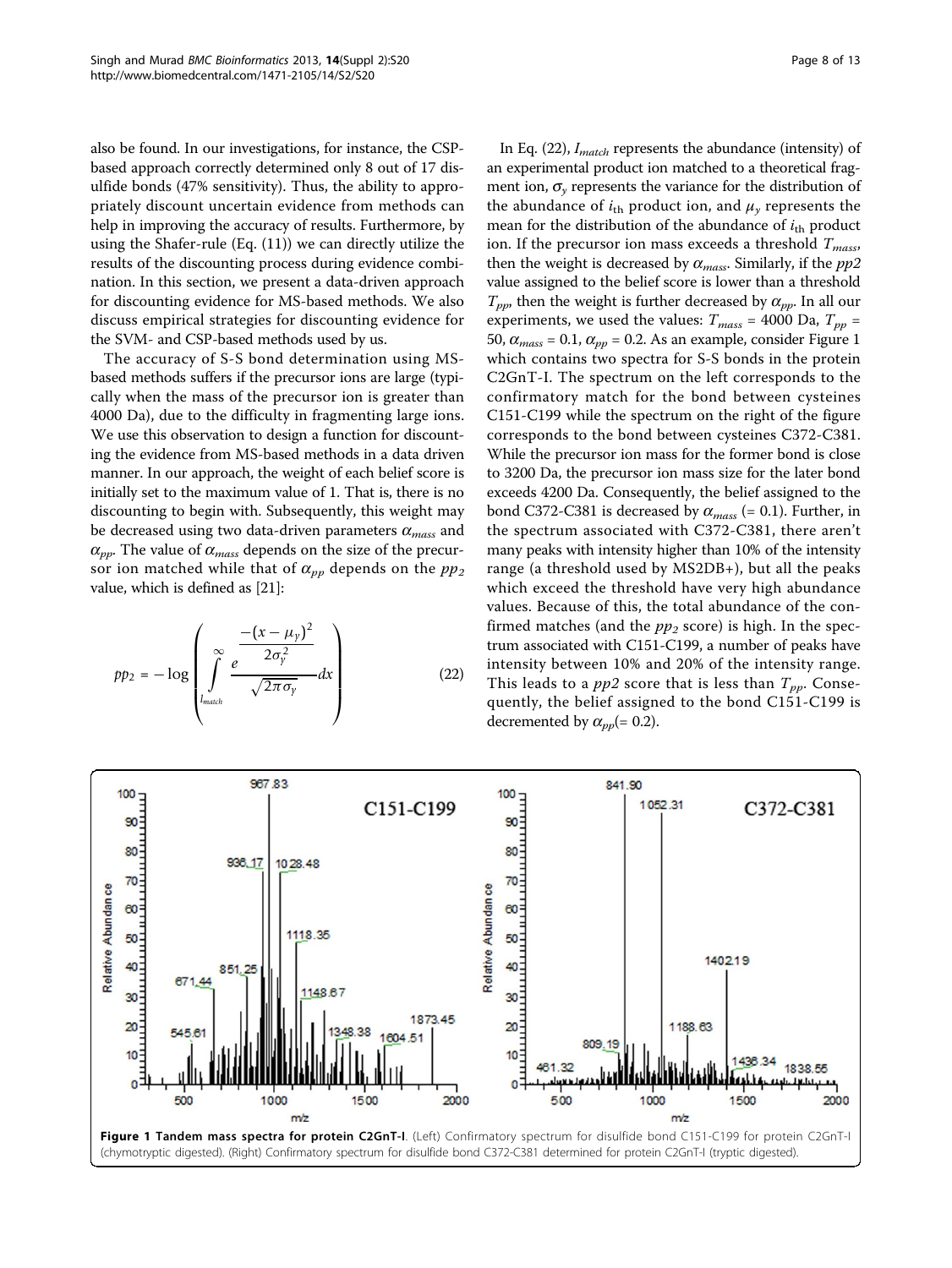<span id="page-8-0"></span>For the evidence from the SVM- and CSP-based methods, the following empirical discounting rules are used: for the SVM-based method, the weight is determined based on the belief score. It is initially set to the same value of the belief score (weight = belief). If the belief score is lower than 0.9 but higher than 0.5, the weight is divided by 1.5. If the belief score is lower than 0.5, the weight is divided by 3. Finally, for the CSP-based method, the weight is calculated based on the divergence score of the matched CSPs and the number of CSP matches containing the lowest divergence score. It is initially set to 1. If the divergence  $D$  is greater than 10, a decrease of D/100 is applied. A penalty of 0.1 is also applied if there are less than two CSP matches with the lowest divergence score determined.

## Results

We investigated the performance of the proposed method (involving the fusion of evidence from MS-based and sequence-based approaches) using a case study and five sets of experiments. In these experiments, we used data from seven eukaryotic glycosyltransferases. These molecules and their Swiss-Prot ID were: ST8SiaIV [Swiss-Prot:Q92187], Beta-lactoglobulin (Beta-LG) [Swiss-Prot:P02754], FucT VII [Swiss-Prot:Q11130], b1-4GalT [Swiss-Prot:P08037], C2GnT-I [Swiss-Prot: Q09324], Lysozyme [Swiss-Prot:P00698], and FT III [Swiss-Prot:P21217]. The MS/MS data was generated following the protocols described in [[33,34](#page-12-0)]. The performance of the method was quantitatively characterized using the following established metrics: Accuracy (see Eq. (23)), Sensitivity (see Eq. (24)), Specificity (see Eq. (25)), and Matthew's correlation coefficient, abbreviated hereafter as MCC (see Eq. (26)). If the set of disulfide bonds are denoted by  $P$  and the set of cysteines not forming disulfide bonds by  $N$ , then true positive  $(TP)$ predictions occur when disulfide bonds that exist are correctly predicted. False negative (FN) predictions occur when bonds that exist are not predicted as such. Similarly, a true negative (TN) prediction correctly identifies cysteine pairs that do not form a bond. Finally, a false positive (FP) prediction, incorrectly assigns a disulfide link to a pair of cysteines, which are not actually bonded.

$$
Accuracy: Q_2 = (TP + TN)/(P + N)
$$
 (23)

$$
Sensitivity: Q_c = TP/P
$$
 (24)

$$
Specificity: Q_{nc} = TN/N
$$
 (25)

$$
\text{MCC}: c = TP \times TN - FP \times FN / \sqrt{(TP + FN) \times (TP + FP) \times (TN + FP) \times (TN + FN)} \tag{26}
$$

#### Performance of the individual methods

The performance of each of the three methods taken separately on this data set is shown in Table 2 and Table [3.](#page-9-0) These results constitute the baseline. As can be seen from Table 2, the MS-based method MS2DB+ outperformed the two other sequence-based methods. However, the sequence-based methods were able to correctly identify certain S-S bonds, such as C122-C135 (Beta-LG) and C100-C172 (C2GnT-I), which were missed by the MSbased method. Furthermore, for a number of bonds, the methods provided consistent evidence.

#### Case study to illustrate the framework

We illustrate the working of the proposed method by analyzing the molecule  $\beta$ 1,4GalT. The true S-S connectivity pattern for this molecule is known to be {(134-176), (247-266)}. Table [4](#page-9-0) presents all the disulfide bond determination steps of the proposed method in order. From

|               |  | Table 2 Baseline: the S-S bonds determined by MS2DB+, |  |
|---------------|--|-------------------------------------------------------|--|
| SVM, and CSP. |  |                                                       |  |

| <b>Proteins</b>      | Bonds determined by different methods |         |                |            |  |  |
|----------------------|---------------------------------------|---------|----------------|------------|--|--|
|                      | Known Linkages                        | MS2DB+  | <b>SVM</b>     | <b>CSP</b> |  |  |
| ST8Sia IV            | 142-292                               | 142-292 | 142-292        | 142-292    |  |  |
|                      | 156-356                               | 156-356 | 156-356        | 156-356    |  |  |
| Beta-LG              | 82-176                                | 82-176  |                |            |  |  |
|                      | 122-135                               |         | 122-135        | 122-135    |  |  |
|                      |                                       |         | 137-176        | 137-176    |  |  |
| FucT VII             | 68-76                                 | 68-76   | 68-76          | 68-76      |  |  |
|                      | 211-214                               | 211-214 | 211-214        | 211-214    |  |  |
|                      | 318-321                               | 318-321 | 318-321        | 318-321    |  |  |
| B1,4-GalT            | 134-176                               | 134-176 | $\overline{a}$ | 134-176    |  |  |
|                      | 247-266                               | 247-266 |                | 247-266    |  |  |
|                      |                                       |         | 134-247        |            |  |  |
| C <sub>2</sub> GnT-I | 59-413                                | 59-413  |                |            |  |  |
|                      | 372-381                               | 372-381 | 372-381        |            |  |  |
|                      | 100-172                               |         | 100-172        |            |  |  |
|                      | 151-199                               | 151-199 |                |            |  |  |
|                      |                                       |         | 199-235        |            |  |  |
|                      |                                       |         |                | 151-217    |  |  |
|                      |                                       |         |                | 172-199    |  |  |
|                      |                                       |         |                | 59-100     |  |  |
| Lysozyme             | 24-145                                | 24-145  | 24-145         |            |  |  |
|                      | 48-133                                | 48-133  |                |            |  |  |
|                      |                                       |         |                | 82-98      |  |  |
|                      |                                       |         |                | 94-112     |  |  |
| FT III               | 81-338                                | 81-338  |                |            |  |  |
|                      | 91-341                                |         |                |            |  |  |
|                      |                                       |         | $81 - 91$      | 81-91      |  |  |
|                      |                                       |         | 338-341        | 338-341    |  |  |

False positives are indicated in italics.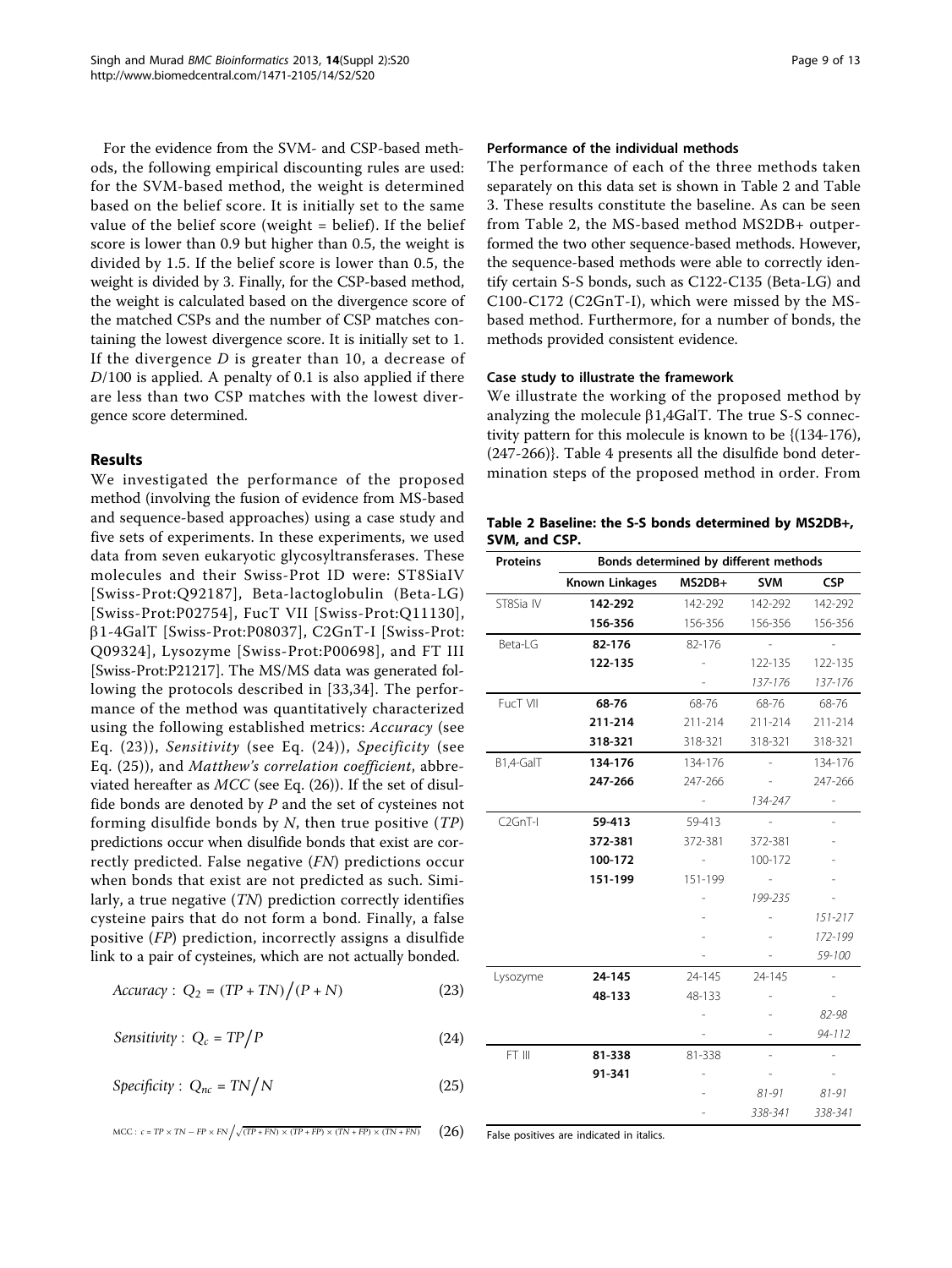| <b>Methods</b> | Q <sub>c</sub> | $Q_{nc}$ | Q,    |       |
|----------------|----------------|----------|-------|-------|
| $MS2DB+$       | 0.821          | 1.000    | 0.982 | 0.891 |
| <b>SVM</b>     | 0.571          | 0.977    | 0.964 | 0.581 |
| CSP            | 0.500          | 0.969    | 0.959 | 0.459 |

<span id="page-9-0"></span>Table 3 The overall performance of MS2DB+, SVM, and CSP.

top to bottom, the framework starts by determining the initial connectivity found by each constituent method along with their corresponding belief scores. The reader may note that both the CSP-based method and the MSbased method found the correct topology. However, the belief scores assigned by the CSP-based method were in the middle-to-low range. By contrast, the SVM method had high confidence scores assigned to a bond that turned out to be incorrect.

The primitive hypotheses for each method are defined based on the initial linkages. The power set of these hypotheses is then generated. The next step involves the computation of the belief assignments, which is done separately for each method and then the values are normalized. The results for each method are presented as a pair (bonds, belief) in Table 4. The different combination rules are applied once all the belief scores have been calculated for the bonds constituting the power set (for each of the three constituent methods). An important effect of evidence combination can be seen in this case study: the DST-based approach (utilizing three combination strategies:  $N^{Dempster}$ ,  $\overline{N}^{\tilde{C}ampos}$ , and  $N^{\tilde{S}haper}$ ) was able to successfully combine

| Table 4 Illustration of the key steps in the proposed |  |  |  |
|-------------------------------------------------------|--|--|--|
| method                                                |  |  |  |

| Correct S-S topology: C134-176, C247-C266 |                                                                                      |                     |  |  |  |
|-------------------------------------------|--------------------------------------------------------------------------------------|---------------------|--|--|--|
|                                           | Initial Connectivity {pairs(bond, belief)}                                           |                     |  |  |  |
| MS/MS                                     | <b>SVM</b>                                                                           | <b>CSP</b>          |  |  |  |
| $(134-176, 0.80)$                         | (134-247, 0.96)                                                                      | $(134-176, 021)$    |  |  |  |
| $(247-266, 0.81)$                         |                                                                                      | $(247-266, 0.21)$   |  |  |  |
|                                           | Primitive hypothesis                                                                 |                     |  |  |  |
|                                           | {(134-176), (247-266), (134-247)}                                                    |                     |  |  |  |
|                                           | Power Set                                                                            |                     |  |  |  |
|                                           | $\{(134-176), (247-266), (134-247), \{(134-176), (247-266)\}\}$                      |                     |  |  |  |
|                                           | Power set scoring (per method)                                                       |                     |  |  |  |
| MS/MS                                     | <b>SVM</b>                                                                           | <b>CSP</b>          |  |  |  |
| $(134-176. 0.34)$                         | (134-176, 0.00)                                                                      | $(134-176, 0.20)$   |  |  |  |
| $(247-266, 0.33)$                         | $(247-266, 0.00)$                                                                    | $(247-266, 0.20)$   |  |  |  |
| $(134 - 247, 0.00)$                       | $(134-247, 1.00)$                                                                    | $(134 - 247, 0.00)$ |  |  |  |
| 0.331                                     | $\{(134-176, 247-266),\$ $\{(134-176, 247-266),\$ $\{(134-176, 247-266),\}$<br>0.00  | 0.20                |  |  |  |
|                                           | Global S-S connectivity (per combination rule)                                       |                     |  |  |  |
| Dempster rule                             | Campos rule                                                                          | Shafer rule         |  |  |  |
| (134-176, 0.47)                           | $(134-176, 0.15)$ $(134-176, 0.35)$                                                  |                     |  |  |  |
| (247-266, 0.47)                           | (247-266, 0.15)                                                                      | $(247-266, 0.36)$   |  |  |  |
|                                           | *Yager rule: no S-S bonds were found (belief assignments were lower<br>than $0.01$ ) |                     |  |  |  |

Page 10 of 13

conflicting evidence from multiple sources to find the right S-S bonding topology. Most interestingly, one of the constituent methods (SVM) suggested an incorrect bond with high confidence. Yet, the proposed approach was able to recover without any a priori knowledge about this method or the data.

## Combination of the different methods using the Shafer rule

In Table [5,](#page-10-0) we present the S-S bonds along with their corresponding belief scores found for the molecules in the data set. These results were obtained by combining the MS-based MS2DB+ method with the two sequencebased methods using the Shafer rule. The numeric characterization of the performance of the combination of these three methods using the Shafer rule is presented in Table [6](#page-10-0). These metrics demonstrate that the combined approach outperformed each of the individual methods and that only one bond (C91-C341) for the protein FT III, was not detected. Further, the results showed an improvement in the overall sensitivity scores when all three methods were combined as compared to the baselines for each individual method.

This was due to the correct identification of two disulfide bonds which could not be detected by MS2DB+. Consequently, the accuracy  $(Q_2)$  of the proposed method exceeded that of MS2DB+. At the same time, there was a small decrement in the specificity  $(Q_{nc})$  due to the fact that two false positive bonds were found (for the protein Lysozyme). It may be noted that the loss in specificity was slightly greater for the combination of MS2DB+, SVM and CSP, as compared to the combination of MS2DB+ and SVM alone owing to the fact that the CSP-based method introduced a larger number of false positives when compared to other methods (see Table [2](#page-8-0)).

## Analysis of all the combination rules

In this experiment, we analyzed the performance of the four different combination rules when applied to the results obtained from all the three methods considered by us: MS2DB+, SVM-based bond determination, and CSP-based bond determination. The results are presented in Table [7](#page-10-0). For purposes of comparison, the performance indices of MS2DB+ on this data set are also provided in this table. Overall, the results obtained when using the Shafer rule outperformed the results obtained using any of the other three rules as well as those from MS2DB+. Considering the sensitivity measure (number of bonds determined correctly) as being the most important performance measurement, we note that the Dempster rule as well as the Campos rule also outperformed MS2DB+. The Yager rule had the lowest sensitivity. However, it had better specificity as compared to the Dempster rule and the Campos rule, since it suppressed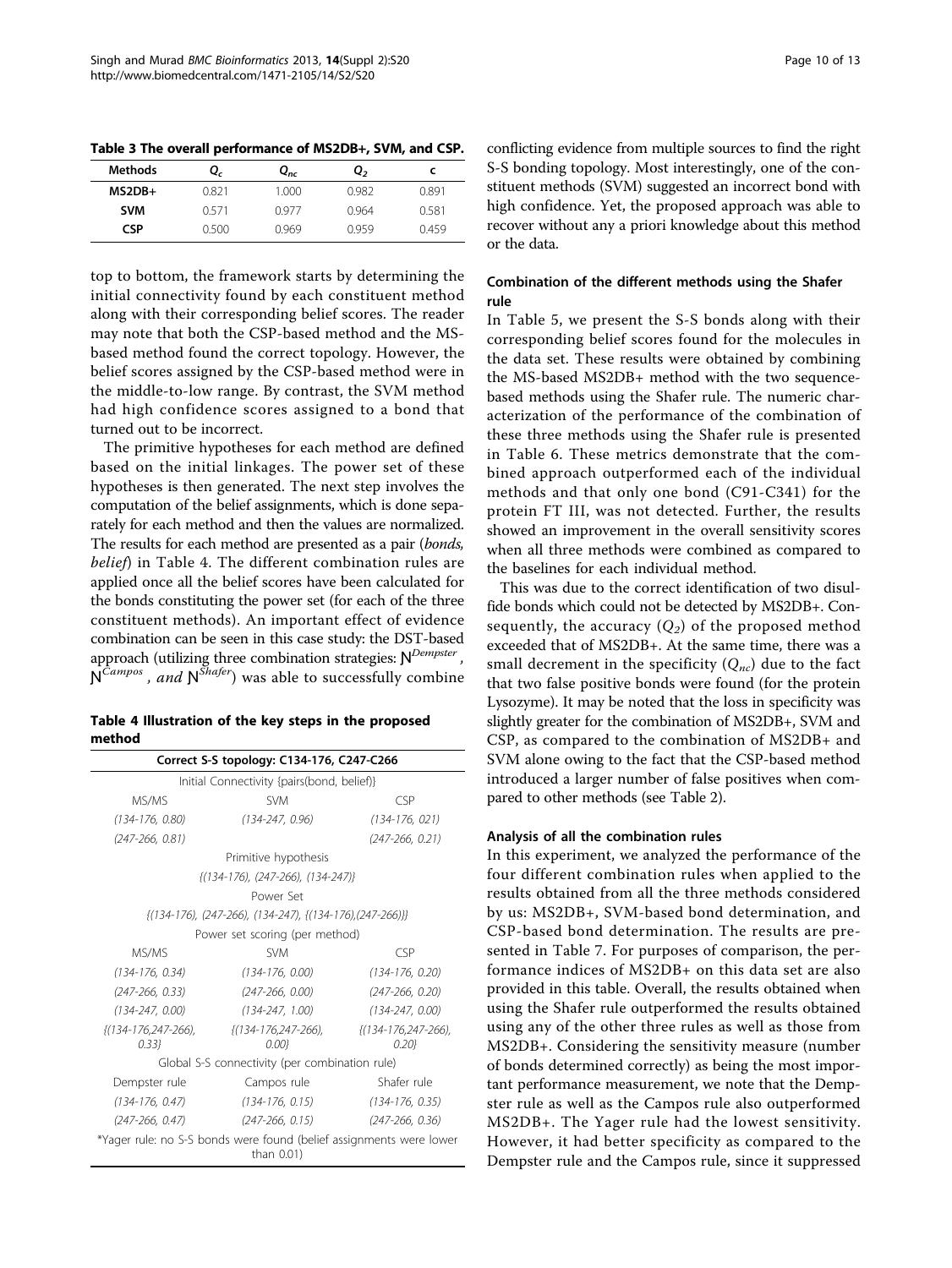| Protein   | <b>Known Bonds</b>                | <b>Bonds Found</b>                | <b>Belief</b>          |
|-----------|-----------------------------------|-----------------------------------|------------------------|
| ST8Sia IV | 142-292, 156-356                  | 142-292, 156-356                  | 0.66, 0.68             |
| Beta-LG   | 82-176, 122-135                   | 82-176, 122-135                   | 0.49, 0.36             |
| FucT VII  | 68-76, 211-214.<br>318-321        | 68-76, 211-214,<br>318-321        | 0.43, 0.26, 0.54       |
| B1,4-GalT | 134-176, 247-266                  | 134-176, 247-266                  | 0.35, 0.36             |
| $C2GnT-I$ | 59-413, 100-172, 151-199, 372-381 | 59-413, 100-172, 151-199, 372-381 | 0.07, 0.08, 0.26,0.06  |
| Lysozyme  | 24-145, 48-133                    | 24-145, 48-133, 82-98, 94-112     | 0.31, 0.13, 0.10, 0.10 |
| FT III    | 81-338, 91-341                    | 81-338                            | 0.67                   |

<span id="page-10-0"></span>Table 5 Known and determined S-S bonds for all molecules by combining MS2DB+, SVM, and CSP using the Shafer rule.

The true bonds are shown in bold.

two false positive bonds (C81-C91 and C338-C341) for the molecule FT III. This result indicates that for a general dataset, no single combination rule can be assumed to always give the best result when considering all the performance metrics  $(Q_2, Q_{\sigma}, Q_{nc},$  and c) and that the results from each of the rules should be analyzed in conjunction with the belief scores. These results also demonstrate that each method contributes to the improvement in performance; while MS2DB+ was responsible for finding most of the S-S bonds, the other two methods (SVM and CSP) were also important for finding the bonds missed by MS2DB+ (C122-C135 for Beta-LG and C100- C172 for C2GnT-I). The bond C91-C341 for the molecule FT III was not found by any of the methods. This bond was also missed by all other S-S bond determination methods that were tested by us (MassMatrix, DIS-ULFIND, PreCys, DiANNA, and DISLOCATE).

## Analysis of the combination of MassMatrix with the sequence-based methods SVM and CSP

One of the advantages of the proposed framework is that it can be applied to any set of S-S bond determination methods. In this experiment, we illustrate and analyze this aspect by combining the results from MassMatrix, with the SVM-based method and the CSP-based method. On our data set, MassMatrix found 9 of the 17 disulfide

Table 6 Quantitative characterization of the combination of MS-based and sequence-based methods (MS2DB+, SVM, and CSP) using the Shafer rule.

| Protein   | $Q_c$ | $Q_{nc}$ | $Q_2$ | c     |
|-----------|-------|----------|-------|-------|
| ST8Sia IV | 1.00  | 1.00     | 1.00  | 1.00  |
| Beta-LG   | 1.00  | 1.00     | 1.00  | 1.00  |
| FucT VII  | 1.00  | 1.00     | 1.00  | 1.00  |
| B1,4-GalT | 1.00  | 1.00     | 1.00  | 1.00  |
| $C2GnT-I$ | 1.00  | 1.00     | 1.00  | 1.00  |
| Lysozyme  | 1.00  | 0.94     | 0.94  | 0.69  |
| FT III    | 0.50  | 1.00     | 0.95  | 0.69  |
| Average   | 0.929 | 0.992    | 0.985 | 0.911 |

bonds, while the SVM method found 9 disulfide bonds, and the CSP method found 8 bonds.

Given the performance of MassMatrix, a significant improvement in sensitivity was achieved after combining the results from these three methods using all four combination rules. Specifically, use of the Dempster, Campos, and Shafer rules led to correct identification of 12 of the 17 known bonds by combining the results from the three methods. When compared to MassMatrix, the following bonds were successfully added: C122-C135 (Beta-LG), C372-C381 (C2GnT-I), and C24-145 (Lysozyme). By contrast, the Yager rule found 10 of 17 disulfide bonds, missing the linkages C134-C176 and C247-C266 for the molecule  $\beta$ 1,4GalT (these bonds had belief scores lower than 0.01 and were therefore discarded). These results are presented in Table [8.](#page-11-0) It is also important to note that including evidence from the sequence-based methods caused five false positive bonds to be reported. These included three false positive bonds (C59-C100, C151- C217, C199-C235) for the molecule C2GnT-I and two false positive bonds (C82-C98, C94-112) for the molecule Lysozyme. This number is higher than what was observed for the combination of the sequence-based methods with MS2DB+, where only two false positive bonds (for Lysozyme) were found in the final results. In the following, we analyze the reasons which led to the greater number of false positives when results from MassMatrix were combined with the sequence-based methods as compared to when results from MS2DB+ were combined.

When the sequence-based methods were combined with MS2DB+, the three false positive bonds (C59-C100,

|  |  | Table 7 Numeric characterization of the four rules |  |  |  |  |
|--|--|----------------------------------------------------|--|--|--|--|
|--|--|----------------------------------------------------|--|--|--|--|

| <b>Methods</b> | Q,    | $Q_{nc}$ | Q,    | c     |  |  |  |
|----------------|-------|----------|-------|-------|--|--|--|
| $MS2DB+$       | 0.821 | 1.000    | 0.982 | 0.891 |  |  |  |
| Dempster rule  | 0.857 | 0.992    | 0.978 | 0.772 |  |  |  |
| Yager rule     | 0714  | 0.992    | 0.965 | 0.589 |  |  |  |
| Campos rule    | 0.857 | 0.977    | 0.965 | 0.797 |  |  |  |
| Shafer rule    | በ 929 | 0.992    | 0.985 | 0911  |  |  |  |
|                |       |          |       |       |  |  |  |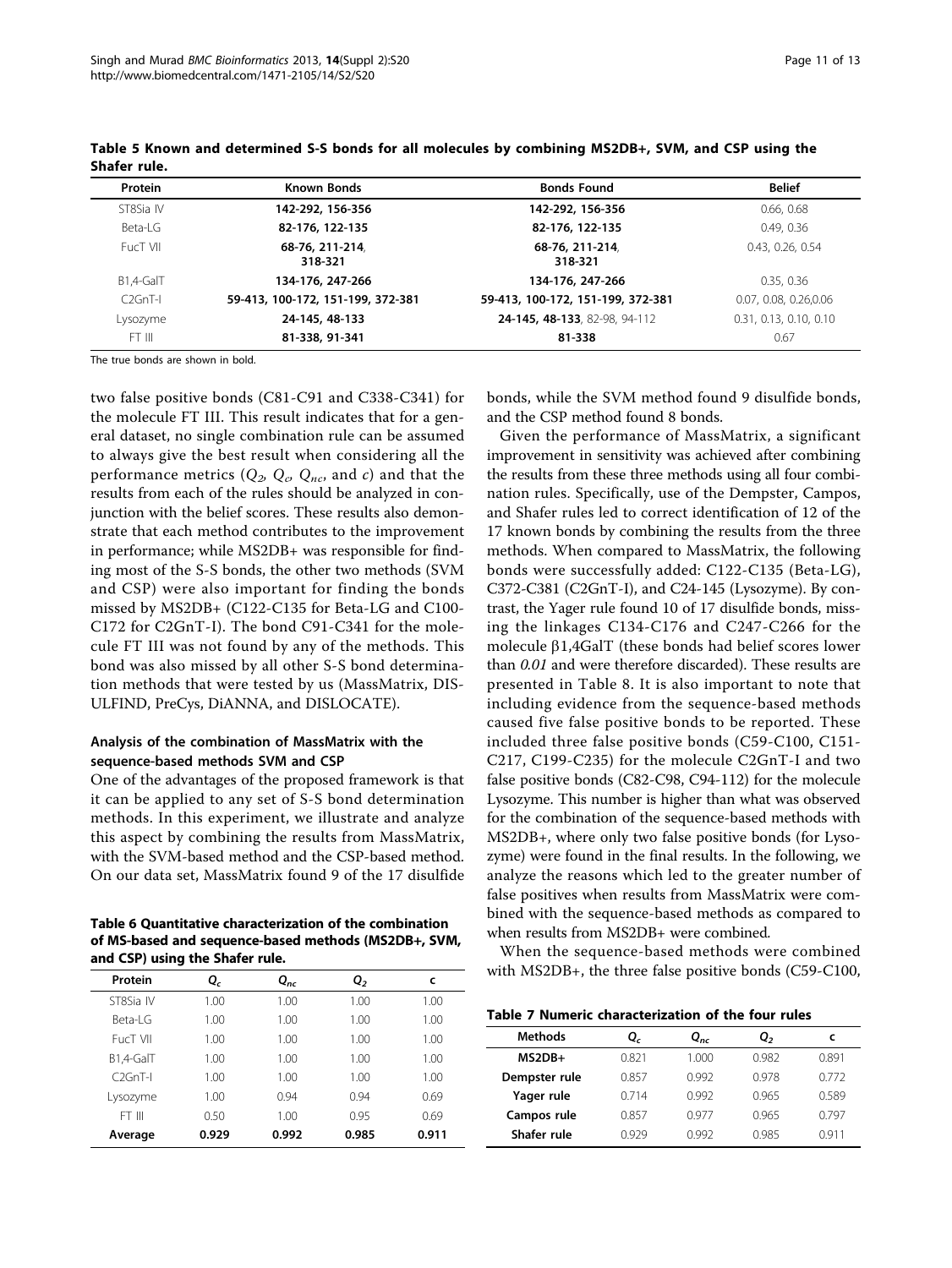| Swiss-Prot ID | <b>Known Bonds</b> | <b>MassMatrix</b>        | Dempster, Campos, and Shafer rules | Yager rule               |
|---------------|--------------------|--------------------------|------------------------------------|--------------------------|
| Q92187        | 142-192            | 142-292                  | 142-292                            | 142-292                  |
|               | 156-356            | 156-356                  | 156-356                            | 156-356                  |
| P02754        | 82-176             | 82-176                   | 82-176                             | 82-176                   |
|               | 122-135            | $\overline{\phantom{a}}$ | 122-135                            | 122-135                  |
| Q11130        | 68-176             | 68-76                    | 68-76                              | 68-76                    |
|               | 211-214            | 211-214                  | 211-214                            | $211 - 214$              |
|               | 318-321            | 318-321                  | 318-321                            | 318-321                  |
| P08037        | 134-176            | 134-176                  | 134-176                            | $\overline{\phantom{a}}$ |
|               | 247-266            | 247-266                  | 247-266                            | $\overline{\phantom{a}}$ |
| Q09324        | 59-413             | $\overline{\phantom{a}}$ | $\sim$                             | $\overline{\phantom{a}}$ |
|               | 100-172            | ۰                        |                                    | $\overline{\phantom{a}}$ |
|               | 151-199            | $\overline{\phantom{0}}$ | $\overline{\phantom{a}}$           | $\overline{\phantom{a}}$ |
|               | 372-381            | ۰                        | 372-381                            | 372-381                  |
| P00698        | 24-145             | ۰                        | 24-145                             | 24-145                   |
|               | 48-133             | 48-133                   | 48-133                             | 48-133                   |

<span id="page-11-0"></span>Table 8 Results from combining MassMatrix with the sequence-based methods.

C151-C217, and C199-C235) for the molecule C2GnT-I were suppressed by true disulfide bonds found by MS2DB+ (C59-C413 and C151-C199). While the match scores for the three false positive bonds equaled 0.55, with MS2DB+, the two true positive bonds C59-C413 and C151-C199, had match scores of 0.70 and 0.80 respectively. As it can be seen, the true bonds shared some of the same cysteines as the false positive bonds. Thus, the true positive bonds outscored the false positive bonds and eliminated them. Since MassMatrix did not find any true positive bonds for the molecule C2GnT-I, the false positives found by the CSP method could not be eliminated. However, it is important to note that the final belief scores for these false bonds, after undergoing the information-fusion step were lower than the original belief scores ( $\sigma_{CSP}$ ) found by the CSP method. Specifically, using the Shafer rule, the belief scores for the bonds C59-C100, C151-C217, and C199-C235 were respectively 0.18, 0.08, and 0.03, while the original belief scores for all these bonds equalled 0.55. Using the Dempster rule, the belief scores were 0.06, 0.28, and 0.09, respectively; while for the Yager rule, the belief scores were 0.11, 0.52, and 0.16. Finally, when applying the Campos rule, the belief scores for these bonds were 0.08, 0.39, and 0.12 respectively. The significantly lower belief scores after information fusion may be used as an indication of the lack of certainty in these specific bond assignments.

## Conclusions

In this paper we have presented a novel rigorously grounded framework for S-S bond determination based on combining results from conceptually different methods using extended Dempster-Shafer theory. The proposed approach makes no assumptions about its constituent

methods and can deal with significant conflict of evidence in a rigorous manner. Based on this framework, we have proposed a method in which evidence from MS-based methods can be combined with evidence from sequencebased approaches. Experimental results conducted on molecules with varying disulfide-bond topologies indicate that the results obtained with this method improve the rate of bond identification when compared to some of the leading MS-based and sequence-based methods at the state-of-the-art. Additionally, the proposed framework can also be used for exploratory analysis of the possible disulfide connectivity of a molecule by analysing it using cardinally different methods. A web-based implementation of a method based on the proposed framework, called MS2DB++, is publicly available at [http://haddock2.sfsu.](http://haddock2.sfsu.edu/~ms2db/ms2db++/) [edu/~ms2db/ms2db++/.](http://haddock2.sfsu.edu/~ms2db/ms2db++/)

#### Authors' contributions

The method was designed by RS and implemented by WM. Computational studies and experiments were carried out by WM and RS. The paper was written by RS.

#### Competing interests

The authors declare that they have no competing interests.

#### Acknowledgements

The authors thank Ten-Yang Yen and Bruce Macher for the glycosyltransferase tandem mass spectra. RS would also like to thank Bruce Macher for introducing him to the problem of disulfide bond analysis.

#### Declarations

Funding for this research and publication was provided by the National Science Foundation grant IIS-0644418 (CAREER).

This article has been published as part of BMC Bioinformatics Volume 14 Supplement 2, 2013: Selected articles from the Eleventh Asia Pacific Bioinformatics Conference (APBC 2013): Bioinformatics. The full contents of the supplement are available online at [http://www.biomedcentral.com/](http://www.biomedcentral.com/bmcbioinformatics/supplements/14/S2) [bmcbioinformatics/supplements/14/S2.](http://www.biomedcentral.com/bmcbioinformatics/supplements/14/S2)

#### Published: 21 January 2013